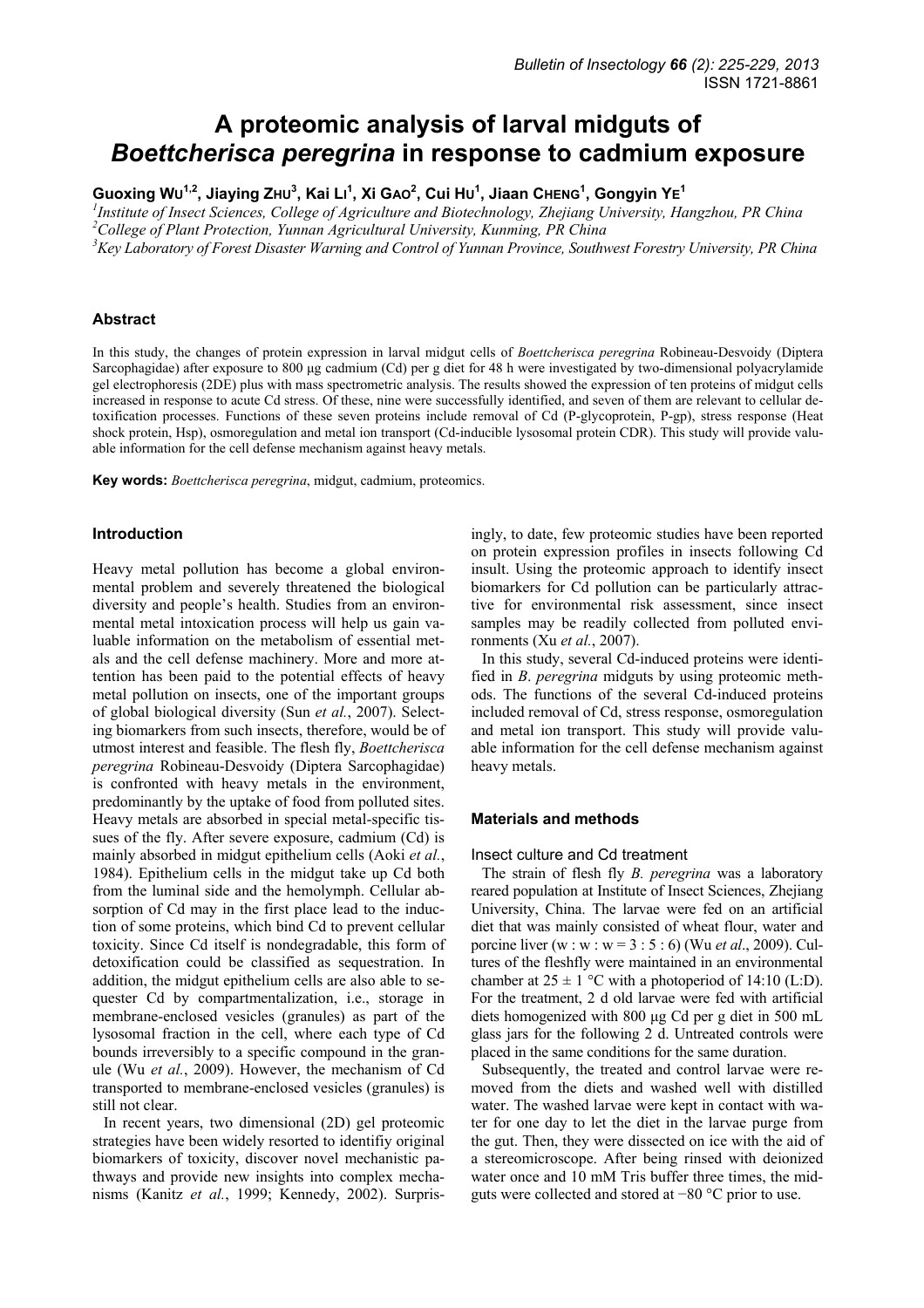# Sample preparation

The stored midguts were homogenized in liquidnitrogen. The resulted powder was then suspended in prechilled TCA/acetone (1 : 9, w/v) and sit at  $-20$  °C overnight. Subsequently, samples were centrifuged for 30 min at 35,000 g and 4 °C. The precipitate was again re-suspended in prechilled acetone containing 0.2% DTT and let sit at −20 °C for one hour before a 30 min centrifugation at 35,000 g and 4 °C. The precipitate was placed on ice in a dust-free cabinet to air dry. Rehydration buffer (8 M urea, 4% CHAPS, 50 mM DTT, and 0.2% Bio-Lyte) was added for direct lysis. The solution was centrifuged for 30 min at 40,000 g and 4 °C to remove cell debris. The clear supernatant was collected as protein samples and stored in aliquots at −80 °C until analysis. Protein concentrations were measured by a Bradford assay.

## Two-dimensional gel electrophoresis (2-DE) analysis

The 2-DE analysis was performed using pH 4-7 17 cm ReadyStrip IPG strips following protocols provided by the manufacturer (Bio-Rad, USA). Briefly, 1 mg protein from each sample was added to the rehydration buffer (8 M urea, 2% CHAPS, 10 mM DTT, 0.2% Bio-Lyte) to a final volume of 350 µL. An aliquot of 350 µL was then transferred into the focusing tray. ReadyStrip IPG strip was drawn gel side down through the solution that contained sample and buffer. After mineral oil was applied over each ReadyStrip IPG strip to prevent precipitation of the urea, the isoelectric focusing (IEF) was initiated in a PROTEAN IEF cell (Bio-Rad, USA). Rehydration and focusing were performed at 17 °C and zero voltage for 12 h, followed by 6,000 V power for a total of 40,000 Vh and a current limit of 50 µA. After IEF, the strips were removed from the focusing tray and equilibrated with gentle shaking for 15 min in 5 mL SDS equilibration buffer (375 mM Tris-HCl, pH 8.8, 6 M urea, 2% SDS, 20% glycerol, 2% DTT). A second 15 min equilibration was followed in 5 mL volume of the same buffer with 2.5% iodoacetamide substituted for the DTT. At the end of equilibration, the ReadyStrip IPG strips were embedded on top of a 15% homogeneous SDS-PAGE gel and overlaid with 0.5% agarose in Laemmli buffer for electrophoresis. The second dimensional electrophoresis was carried out using a PROTEAN II xi system (Bio-Rad, USA) and at 15 mA/gel for 10 h.

After gel electrophoresis, gels were rinsed three times in deionized water. They were stained with Coomassie R-250 solution consisting of 45% v/v methanol, 45% v/v glacial acetic acid, and 0.1% w/v Coomassie R-250, and destained with 10% v/v methanol and 10% v/v glacial acetic acid successively until the background was cleared. Stained gels were imaged using a  $GS-800^{TM}$ calibrated Densitometer (Bio-Rad, USA). After imaging, the PDQuest<sup>TM</sup> 2-D (Bio-Rad, USA) image analysis software was utilized to find proteins differentially expressed after 48 h Cd treatment. Spots whose expression level increased greater than 2 fold were considered significant for playing roles in cellular defense against Cd and selected for MS analysis.

After PDQuest<sup>TM</sup> 2-D image analysis software relatively quantified every protein spots according to the photometric value of protein spots on the gel image, we inputed the data and finished the histogram plot in Excel. The 2-DE analysis experiment repeated three times.

## Protein digestion and mass spectrometric analysis

According to the intensity of Coomassie-stain in 2-D gels, 10 differential proteins spots (not found in Control or increased at least twofold in the amount when treated with Cd) were resolved to be analyzed by mass spectrometry, and were excised from different gels and transferred into Eppendorf tubes. Each spot was washed twice in milli-Q water, destained by washing with a 1 : 1 solution of 30 mM potassium ferricyanide and 100 mM sodium thiosulfate, and equilibrated in 200 mM ammonium bicarbonate for 20 min to pH 8.0. The gels were then repeatedly washed twice in milli-Q water, dehydrated by addition of acetonitrile, and dried in a SpeedVac (Thermo Savant, Holbrook, NY, USA). Subsequently, gel pieces were rehydrated in 20 µL of TPCKTrypsin (Sigma) solution (20 µg/mL in 40 mM  $NH<sub>4</sub>HCO<sub>3</sub>$  and 9% ACN) and incubated at 37 °C for 10 h. The mixture was then added to 50 µL extraction solution containing 50% ACN and 5% TFA to extract the trypsin-digested peptides. Later on, the extracted mixtures were concentrated to 4-5 µL in a lyophilizer. This protocol often gave a good signal-to-noise ratio on MALDI-TOF spectra. If not, peptides were treated with ZipTips (Millipore, USA) prior to being applied onto the sample plate. The peptide mixture  $(1 \mu L)$  was mixed with an equal volume of 10 mg/mL α-Cyano-4 hydroxycinnamic acid (Sigma, USA) saturated with 80% ACN in 0.05% TFA and analyzed with a Voyager-DE STR MALDI-TOF MS (Applied Biosystems, USA). The instrument was set to reflector mode with 100 ns delay extraction time, positive polarity, 65% grid voltage and 20,000 V accelerating voltage. The external calibration was carried out using Peptide Mass Standard Kit (Perspective Biosystems, USA). The matrix and the autolytic peaks of trypsin were used as internal standards for mass calibration.

## Database searching

To interpret the mass spectra, the monoisotopic peptide mass fingerprints (PMF) of the tryptic peptides from MALD-TOF MS data were used for protein identification by searching the NCBI Nr database using Mascot software. Database search was performed using the following parameters: unrestricted, trypsin digest (allowed up to 1 missed cleavage), cysteines modified by carbamidomethylation, and mass tolerance of 100 ppm using internal calibration.

# **Results**

# Identification of differentially expressed proteins following Cd treatment

A representative example of the midgut proteins separated on a 2-DE gel was shown in figure 1. Approximately 70 protein spots were detected on the gels. Majority of these spots had pI values ranging from 4.2 to 7.0 and molecular weights from 7 to 72 kDa. After the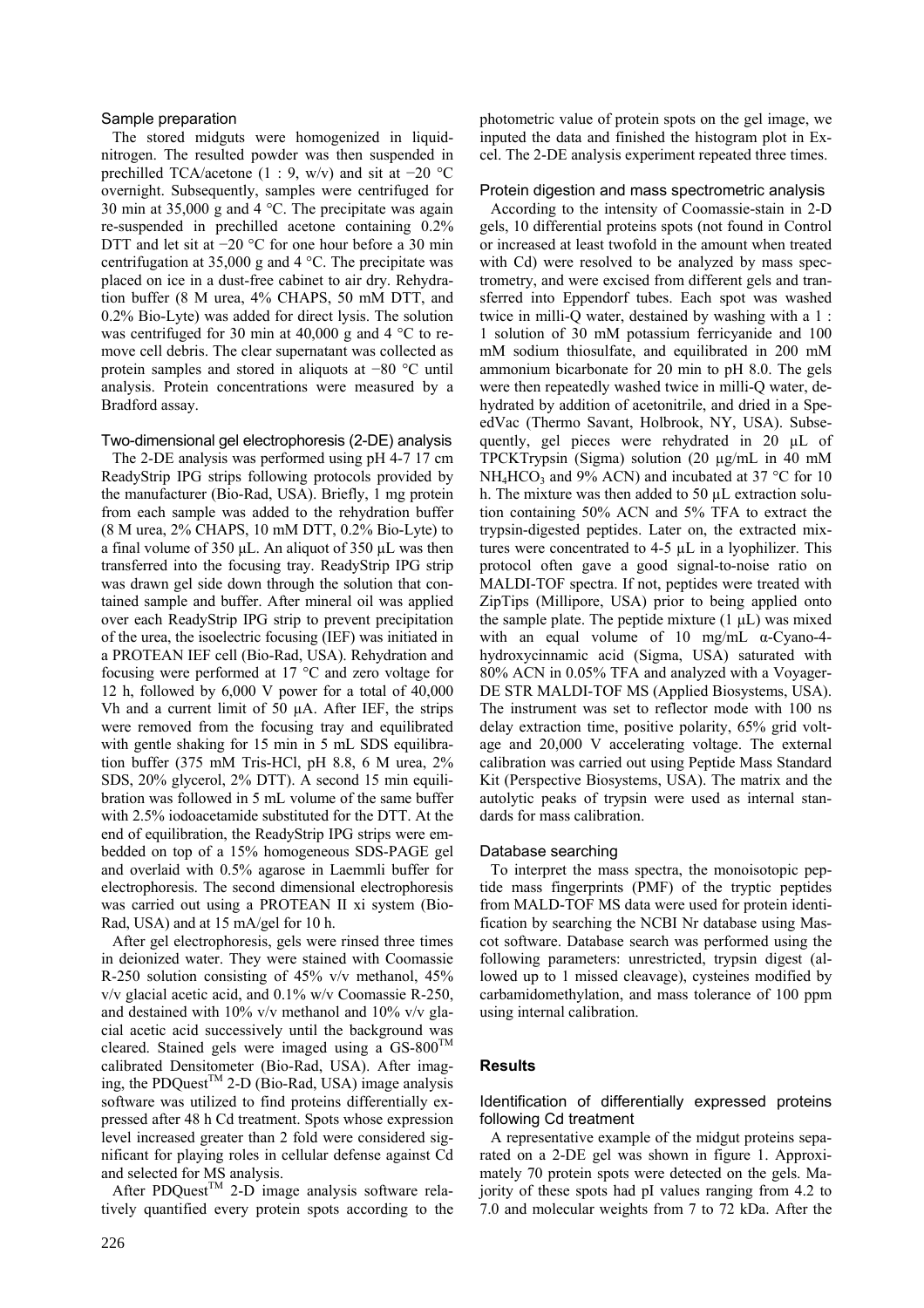matching analysis, the expression levels of ten protein spots were found to be significantly increased following Cd-treatment (figure 1).

## Protein identification by MS

Protein spots with significant changes were cut out and subjected to identification. Nine spots were success-

fully identified by MALDI-TOF mass based on PMF (table 1). Seven of these 9 proteins were relevant to cellular detoxification processes. They were assigned to the functions related to the removal of Cd (P-glycoprotein, P-gp), stress function (Heat shock proteins, Hsp), osmoregulation and transportation of metal ions (Cdinducible lysosomal protein CDR).



**Figure 1.** Two-dimensional gel electrophoresis analysis of the midgut proteins in *B. peregrina* larvae in response to cadmium. (A) Control. (B) Treatment with cadmium. (C) The relative quantifications of the 10 differential proteins (not found in Control or increased at least twofold in the amount when treated with cadmium) according to the intensity of Coomassie-stain in gels. Digits represent the differential spots between the two treatments. Digits 1'–11' were eleven differential spots that existed in untreated controls, but were undetected when treated with cadmium. Digits 1–10 were ten spots that were either absent or significantly decreased in control samples, but were present or increased at least twofold in the amount when treated with cadmium.

| Mascot algorithm, it is a probability indicator of the quality of the result match in the mascot software; Matched $=$<br>proportion of protein covered; d Theoretical molecular mass and pI of the protein; e Referred to protein entry code<br>of the NCBI; $f$ Functions are from the NCBInr database. |                                              |              |          |             |                               |                                                                 |
|-----------------------------------------------------------------------------------------------------------------------------------------------------------------------------------------------------------------------------------------------------------------------------------------------------------|----------------------------------------------|--------------|----------|-------------|-------------------------------|-----------------------------------------------------------------|
| Spot                                                                                                                                                                                                                                                                                                      | Identified protein                           | <b>MOWSE</b> | Matched  | Protein MW  | <b>NCBInr</b>                 | Function $f$                                                    |
| no. <sup>a</sup>                                                                                                                                                                                                                                                                                          |                                              | Score $b$    | $(\%)^c$ | $(Da)/pI^d$ | accession number <sup>e</sup> |                                                                 |
| $\mathbf{1}$                                                                                                                                                                                                                                                                                              |                                              |              |          |             | Unidentified                  |                                                                 |
| $\overline{2}$                                                                                                                                                                                                                                                                                            | MHC class II DR<br>beta chain                | 44           | 61       | 9295/5.29   | 7108495                       | Protective immunization<br>effects                              |
| $\overline{3}$                                                                                                                                                                                                                                                                                            | odorant binding protein                      | 43           | 28       | 12258/4.75  | 6634105                       | Perceiving exoteric odorant                                     |
| $\overline{4}$                                                                                                                                                                                                                                                                                            | DR beta-chain antigen<br>binding domain      | 43           | 40       | 10229/5.36  | 1835672                       | Binding exogenous antigen                                       |
| 5                                                                                                                                                                                                                                                                                                         | P-glycoprotein                               | 50           | 30       | 9693/5.28   | 53748561                      | Transport, ion transport                                        |
| 6                                                                                                                                                                                                                                                                                                         | CG11015-PA                                   | 59           | 36       | 13579/9.0   | 20129279                      | Catalytic oxidation.<br>transferred electron                    |
| $\overline{7}$                                                                                                                                                                                                                                                                                            | small heat shock protein                     | 46           | 21       | 20125/6.06  | 1362582                       | Stress response, protein<br>folding, transport, repair          |
| 8                                                                                                                                                                                                                                                                                                         | cadmium-inducible<br>lysosomal protein CDR-5 | 72           | 35       | 31914/6.83  | 52352460                      | Osmoregulation, maintaining<br>salt balance                     |
| 9                                                                                                                                                                                                                                                                                                         | heat shock protein 40                        | 47           | 20       | 39000/8.47  | 20086429                      | Posttranslational modification,<br>protein turnover, chaperones |

10 RE12057p 106 21 37816 / 5.36 21064361 Cytoskeleton, filament

**Table 1.** The midgut proteins of *B. peregrina* larvae with altered expression levels following treatment with cadmium. <sup>*a*</sup> The protein spot numbers are indicated in figure 1; <sup>*b*</sup> Mowse score and threshold value are derived from Mascot algorithm, it is a probability indicator of the quality of the result match in the mascot software; <sup>*c*</sup> Matched = Referred to protein entry code

formation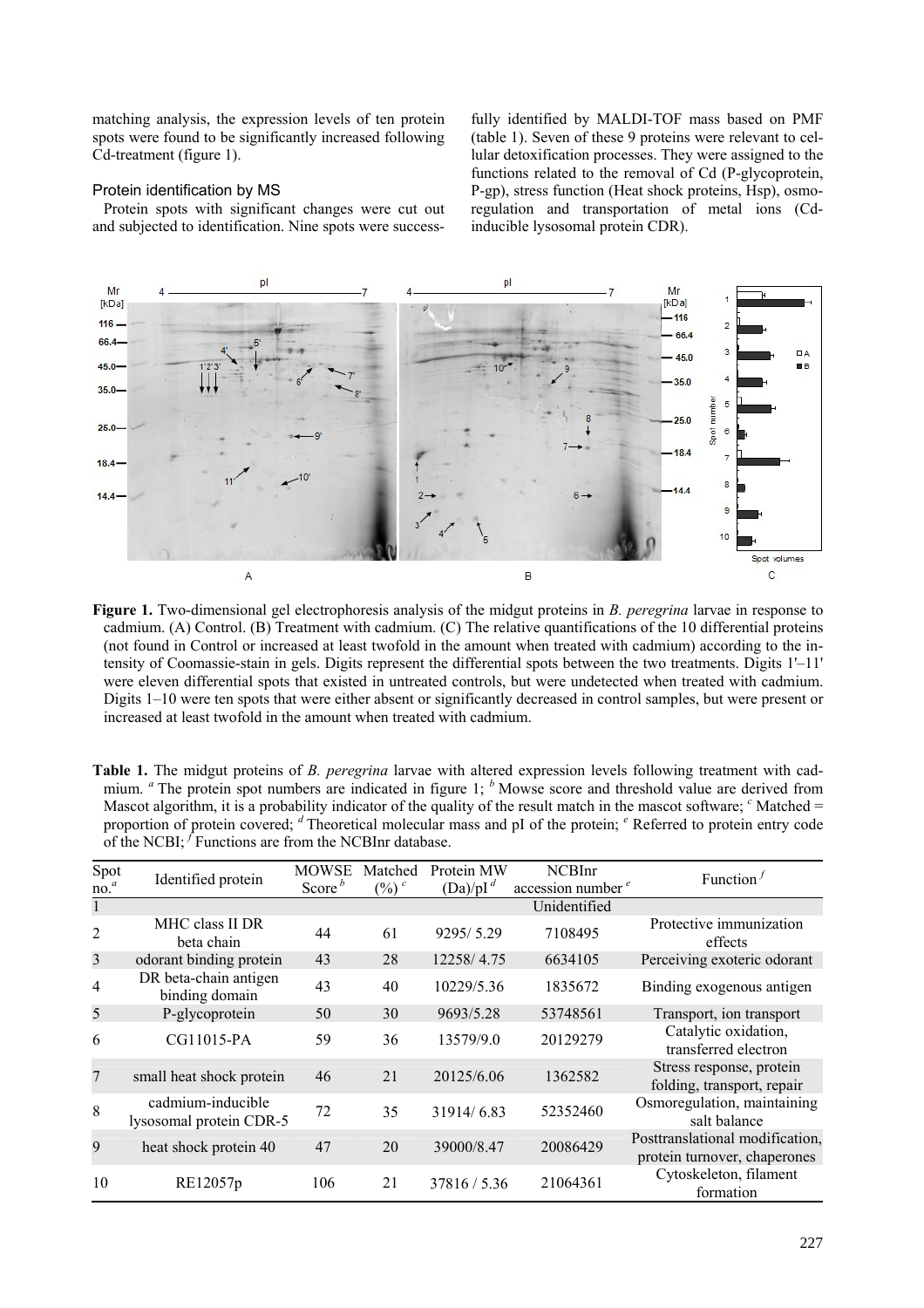# **Discussion**

To gain insight into the Cd detoxification mechanism in *B*. *peregrina*, this study analyzed proteomic responses of *B*. *peregrina* to this toxic metal. Several proteins were found to be induced by Cd, including P-glycoproteins (P-gp), heat shock protein (Hsp), Cd responsive proteins (CDR) and some proteins with antioxidant properties.

P-gp, an ATP-dependent transporter, plays a physiologic role in the transport and detoxification of Cd (Ambudkar *et al.*, 2006; Broeks *et al.*, 1996; Callaghan and Denny, 2002; Einicker-Lamas *et al.*, 2003; Thevenod *et al.*, 2000). This study showed increased P-gp expression in larval midgut cells of *B. peregrina* after exposure to 800 µg Cd per g diet. This is similar to the report of Huynh-Delerme *et al.* (2005). Cd was extruded from the apical membrane of the cells probably due to the P-gp expression level (Endo *et al.*, 2002; Kimura *et al.*, 2005).

Hsp was found to be induced in midgut cells of *B*. *peregrina* larvae exposure to Cd. Similar to other reports where the level of Hsps increased under heavy metal stress (Barque *et al.*, 1996; Bournias-Vardiabasis *et al.*, 1990; Braeckman *et al.*, 1999; Courgeon *et al.*, 1984; Warchalowska-Sliwa *et al.*, 2005). The expression Hsp may serve an emergency function and rescue sensitive proteins from being damaged by Cd exposure, because Hsps function involved in 'housekeeping' in the cell, including prevention of aggregation of damaged proteins, transportation, folding and unfolding, assembly and disassembly of multi-structured units, and degradation of misfolded or aggregated proteins (Gething and Sambrook, 1992; Jolly and Morimoto, 2000; Lindquist, 1986; Parsell and Lindquist 1994).

The CDR-1 protein was predicted to be an integral membrane protein that constituted two transmembrane spanning domains, and it might play roles in osmoregulation to maintain salt balance in *Caenorhabditis elegans* (Maupas) (Dong *et al.*, 2005). Lysosomal membrane proteins may also contribute to the mechanism of Cd tolerance. They might pump Cd ion and other ions into lysosome cells, where the transition metals were reserved. Expression of the Cd-inducible lysosomal protein, CDR-5, increased in midgut cells of *B*. *peregrina* larvae exposure to Cd, suggesting that CDR-5 might contribute to Cd tolerance or Cd detoxification.

Data in this study suggested that Cd could induced RE12057p (a type of actin) in the cell of *B. peregrina* larvae. Some studies also have demonstrated that Cd interferes with the dynamics of actin filaments in various types of cells (DalleDonne *et al.*, 1997; Mills and Ferm, 1989; Prozialeck and Niewenhuis, 1991; Wang *et al.*, 1996; Wang and Templeton, 1996). It is likely that Cd could either affect the intracellular  $Ca<sup>2+</sup>$  concentration or compete with  $Ca^{2+}$  for protein binding sites (Hinkle *et al.*, 1987; Swandulla and Armstrong, 1989; Tvermoes *et al.*, 2011), therefore exerting an effect on actin filaments whose assembly and/or disassembly are regulated by a number of calcium-dependent factors (Furukawa *et al.*, 2003; Oertner and Matus, 2005).

Major histocompatibility complex (MHC) class II DR beta-chain and DR beta-chain antigen binding domain are involved in the interaction about antigen processing and presentation of peptide or polysaccharide antigen via MHC class II and immune response in *Bos taurus* L. and *Ovis aries* L. (Takeshima *et al.*, 2011). Hitherto, MHC class II DR beta-chain and DR beta-chain antigen binding domain had not been reported to be important in detoxification after Cd exposure. However, MHC Class II proteins can bind  $Zn^{2+}$  and  $Ni^{2+}$  (Loh and Fraser, 2003). Maybe MHC Class II protein can bind Cd ion, and MHC Class II proteins (MHC class II DR betachain and DR beta-chain antigen binding domain) increase precisely for the detoxification of Cd.

In conclusion, when *B. peregrina* larvae were exposed to Cd, many proteins were found to be changed by Cd, including P-gp, Hsp, CDR and proteins with antioxidant properties. The proteins might contribute to Cd detoxification. But detoxification functions of the proteins must be revealed by further functional studies *in vivo* and *in vitro*. The identification of Cd induced proteins in midguts of *B. peregrina* larvae will set a basis for monitoring heavy metal pollutions in the environment and the Cd tolerance mechanism studies in insects.

# **Acknowledgements**

This research was supported by the Natural Science Foundation of China (No. 30230070 and 30960221). The authors are grateful to Dr. C.C. Zhang (College of Medicine, Zhejiang University, China) for his technical assistance in MALDI-TOF-MS analysis.

# **References**

- AMBUDKAR S. V., KIM I. W., SAUNA Z. E., 2006.- The power of the pump: mechanisms of action of P-glycoprotein (ABCB1).- *European Journal of Pharmaceutical Sciences*, 27: 392-400.
- AOKI Y., SUZUKI K. T., KUBOTA K., 1984.- Accumulation of cadmium and induction of its binding protein in the digestive tract of fleshfly (*Sarcophaga peregrina*) larvae.- *Comparative Biochemistry and Physiology*, 77 (2): 279-282.
- BARQUE J. P., ABAHAMID A., CHACUN H., BONALY J., 1996.- Different heat-shock proteins are constitutively overexpressed in cadmium and pentachlorophenol adapted *Euglena gracilis*, cells.- *Biochemical and Biophysical Research Communications*, 223: 7-11.
- BOURNIAS-VARDIABASIS N., BUZIN C., FLORES J. 1990.- Differential expression of heat shock proteins in *Drosophila* embryonic cells following metal ion exposure.- *Experimental Cell Research*, 189: 177-182.
- BRAECKMAN B., SMAGGHE G., BRUTSAERT N., CORNELIS R., RAES H., 1999.- Cadmium uptake and defense mechanism in insect cells.- *Environmental Research*, 80: 231-243.
- BROEKS A., GERRARD B., ALLIKMETS R., DEAN M., PLASTERK R. H., 1996.- Homologues of the human multidrug resistance genes MRP and MDR contribute to heavy metal resistance in the soil nematode *Caenorhabditis elegans*.- *EMBO Journal*, 15: 6132-6143.
- CALLAGHAN A., DENNY N., 2002.- Evidence for an interaction between P-glycoprotein and cadmium toxicity in cadmiumresistant and -susceptible strains of *Drosophila melanogaster*.- *Ecotoxicology and Environmental Safety*, 52: 211-213.